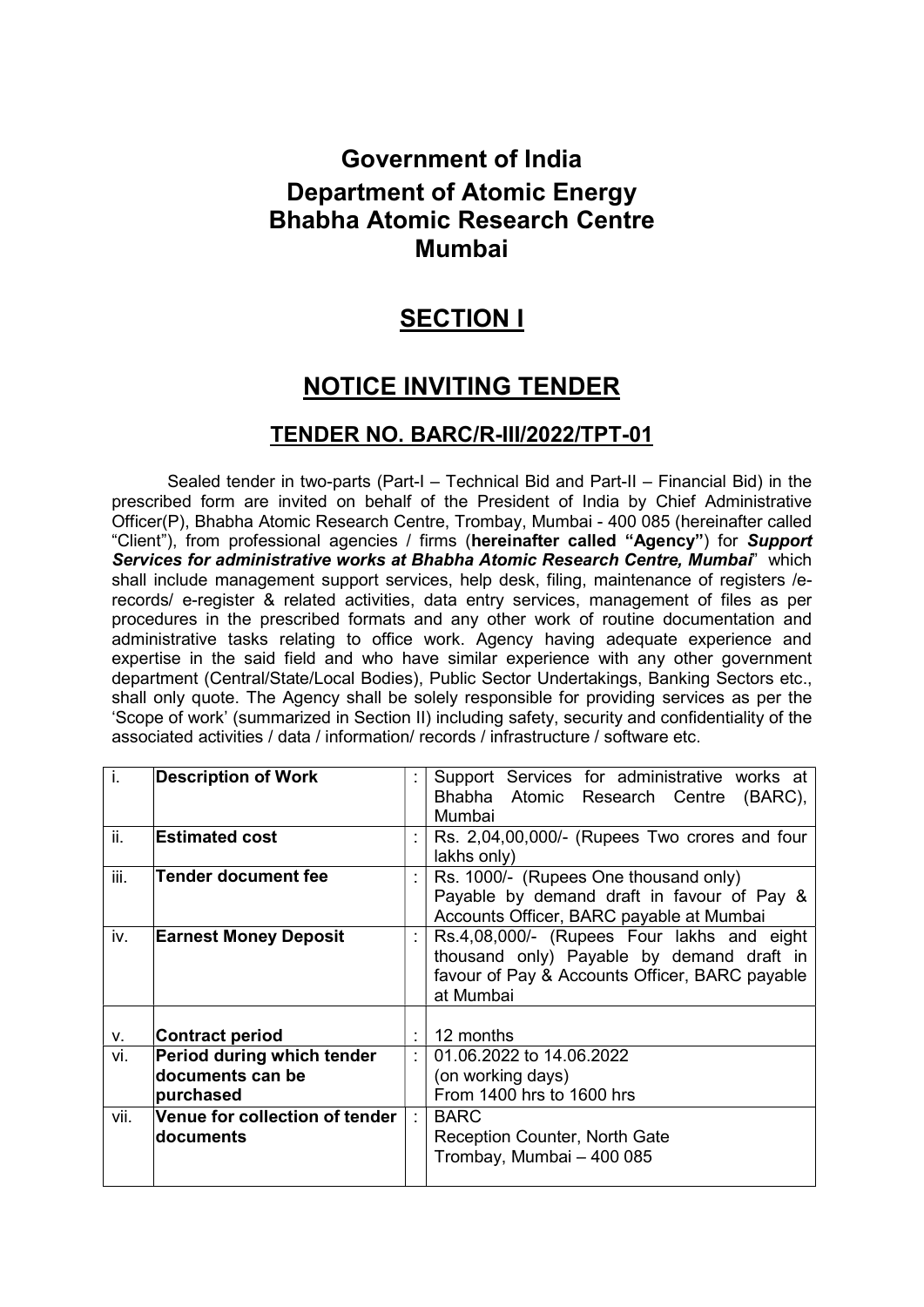| viii.   | For submission of tender<br>document                                |   | Tender duly filled may be submitted by Speed<br>Post in a sealed cover super scribing Tender No.<br>and Description of work to Dy. Establishment<br>Officer (R-III), PD, 4th Floor, Central Complex,<br>BARC, Trombay - 400 085<br>or<br>may be dropped in the Tender box at the |
|---------|---------------------------------------------------------------------|---|----------------------------------------------------------------------------------------------------------------------------------------------------------------------------------------------------------------------------------------------------------------------------------|
|         |                                                                     |   | Reception Counter, North Gate,<br>BARC,<br>Trombay, Mumbai-400 085                                                                                                                                                                                                               |
| ix.     | Last date and Time for<br>submission of EMD and<br>Tender document. |   | 29.06 2022 upto 1600 hrs                                                                                                                                                                                                                                                         |
| $X_{-}$ | Due Date and Time for<br>opening of Part-I (Technical<br>Bid)       | ٠ | 04.07.2022 at 1600 hrs                                                                                                                                                                                                                                                           |
| xi.     | Due Date and Time for<br>opening of Part-II (Financial<br>Bid)      |   | Will be intimated to the technically qualified /<br>shortlisted bidders                                                                                                                                                                                                          |

### Note: Documents mentioned below from 1(a) to 1(b) should be submitted while purchasing the tender document

- 1. The bidders shall submit their offer along with the following documents:
	- (a) The work of similar nature executed during the last 7 years ending the work completed up to previous date of last date of submission of tender.
	- (b) Documentary evidence for having satisfactorily completed three similar works not less than 40% of estimated cost or two similar works not less than 60% of estimated cost or one similar work not less than the value of 80% of estimated cost. Certification of above shall be submitted along with the bids. Bids not accompanying the performance certification will be rejected.
		- 1. Similar works means having adequate experience and capabilities to execute clerical nature of work as mentioned in the "Scope of Work".
		- 2. Value of executed work: For the purpose of performance certificate, the value of executed work shall be brought to the current costing level by enhancing the actual value of work at simple rate of 7% per annum calculated from the date of completion to date of receipt of Tender document.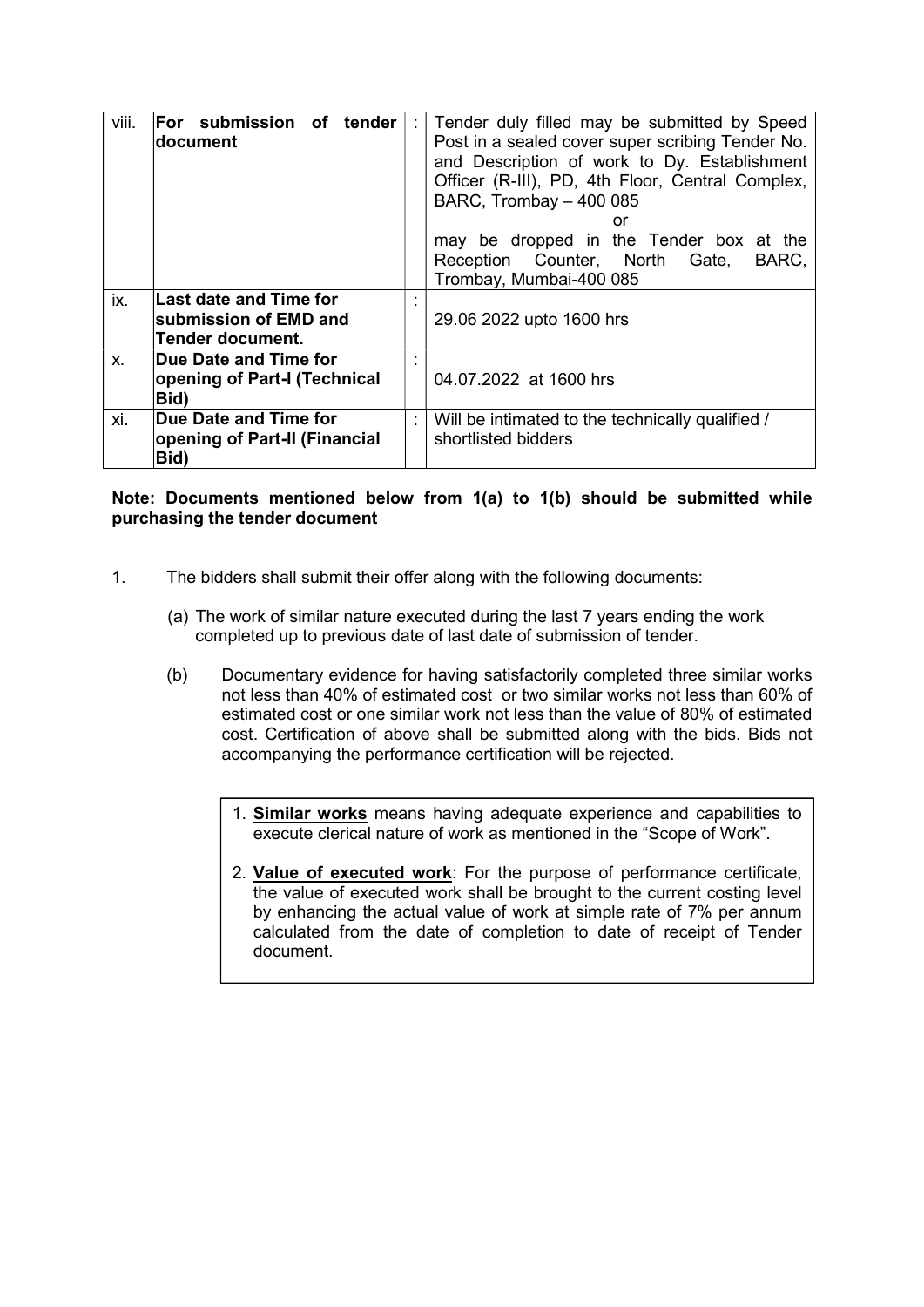### A. Eligibility criteria for qualification of Bidders as described below:

The applicant who fulfils the following criteria shall be considered for participation. Joint Venture and Consortium etc., shall not be accepted.

- 1. The bidders should not have incurred any financial loss more than two years during the last 5 years ending 31.03.2021.
- 2. The average Annual Turn Over of the firm should not be less than 100% of the estimated cost during the immediate last 3 consecutive financial year ending 31.03.2021.
- 3. The firm should have solvency of 40% of estimated cost. The solvency certificate issued should not be earlier than one year from the date of submission of tender document. Solvency certificate should be furnished along with the bid.
- 4. The firms shall provide the list of staff hired and deputed, with brief profile & educational qualifications in the on-going projects of similar nature. [provide a list with minimum 25 staff along with name and organization worked].
- 5. The bid shall be submitted in three sealed envelopes each super scribed with name of the work, NIT Number and Name of the bidder.
	- (a) Envelope A Earnest Money Deposit (EMD)
	- (b) Envelope B Technical Bid
	- (c) Envelope C Financial bid
- 6. EMD shall be submitted in the form of Demand Draft / Bankers Cheque drawn in the favour of Pay & Accounts Officer, BARC, Mumbai from Nationalised / Scheduled Bank.
- 7. Tender document received without Earnest Money Deposit will be summarily rejected.
- 8. The technical bid will be opened only if the EMD is in order.
- 9. Cash & Cheque for EMD will not be accepted.
- 10. Opening date of the financial bid will be intimated to the technically qualified and short-listed bidders only.
- 11. If the date of submission of tender document and opening of tender document happens to be a declared holiday at a later date, the same shall be postponed to the next working day.
- 12. If desired, the bidder's authorised representative may be present at the time of opening of tender.
- 13. While submitting the technical bid, the following shall be complied with:
	- (a) Commercial terms should be clearly spelt out along with the taxes applicable.
	- (b) The price quoted shall be inclusive of GST.
	- (c) Prices shall not be indicated in the technical part. In case the same is mentioned, such offer is liable for outright rejection.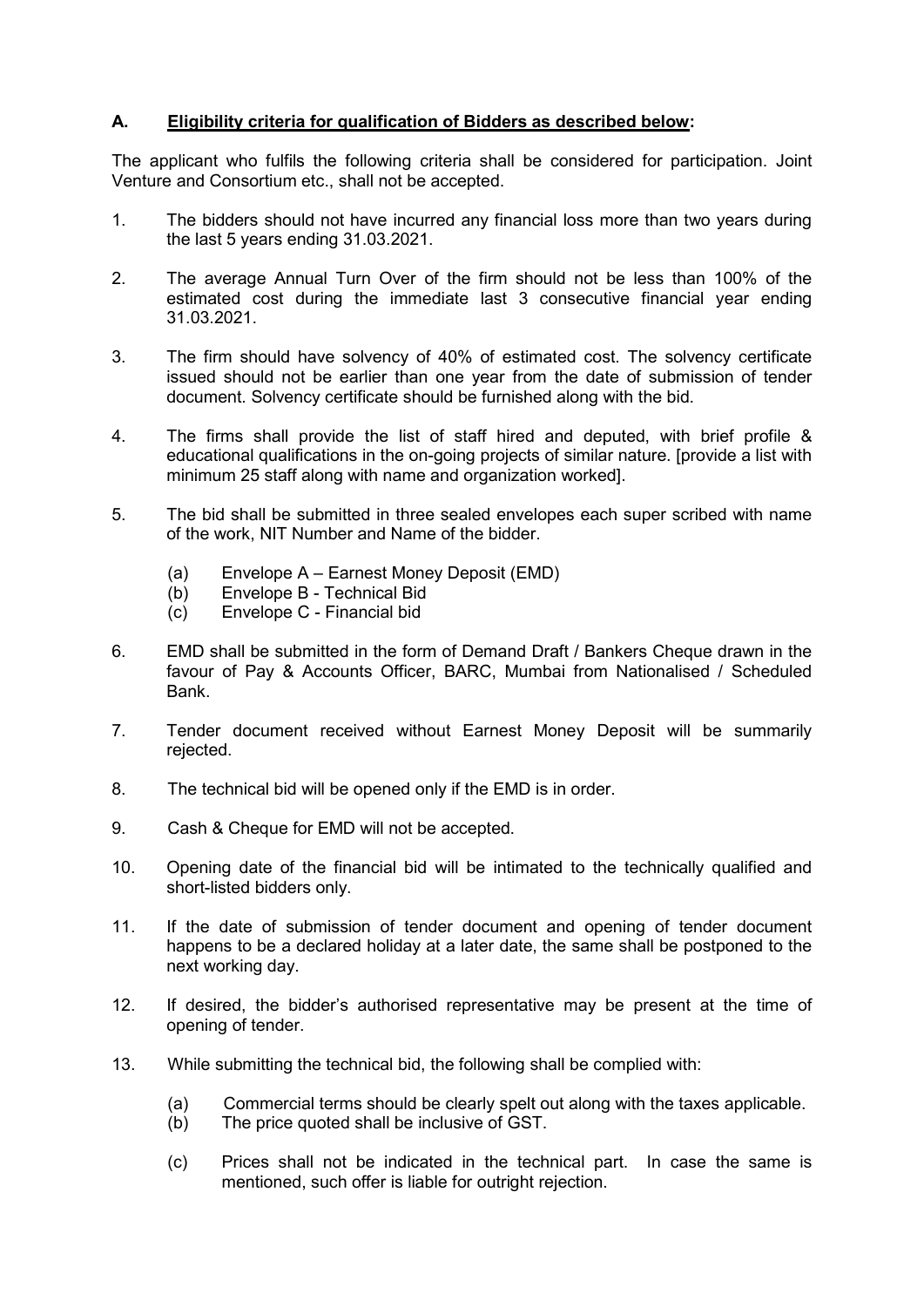- 14. Financial Bid of only Technically Qualified and short listed bidders will be opened.
- 15. Validity of Financial Bid

The Financial bid must remain valid for 180 days from the date fixed for opening of Part-I (Technical Bid).

- 16. Tender documents are to be in the prescribed format of Bhabha Atomic Research Centre included along with the NIT document.
- 17. Performance Bank & Guarantee Security Deposit
	- (a) In the event of award of Contract, the Agency shall submit 3% towards Performance Bank Guarantee (PBG) of contract value in the form of Bank Guarantee from Nationalised/ Scheduled bank within 15 days of the award of Work / contract. Bank Guarantee shall be valid up to two months after the stipulated date of completion. In case PBG is not submitted within 15 days, it can be submitted within 30 days. However, a late fee of Rs.0.5% of PBG will be charged from  $16<sup>th</sup>$  to  $30<sup>th</sup>$  day. If firm fails to furnish the prescribed performance guarantee within prescribed period, the EMD is absolutely forfeited to the President automatically without any notice.
	- (b) In the event of award of Contract, the Agency shall also submit Security deposit of 2.5% in the form of Bank Guarantee / Demand Draft/ Fixed Deposit within 30 days from the date of award of Contract. Otherwise it shall be deducted @ 2.5% from the monthly bills, till the recovery of the Security Deposit.
- 18. Chief Administrative Officer (P), BARC or his authorised representative shall be the authority to accept/ reject any tender.
- 19. The work shall be executed strictly as per the specifications.
- 20. After opening of Part-I of the tender, bidders shall be evaluated for their technical capability to carry out the work based on the following:
	- (a) Technical capabilities with regard to tendered work.
	- (b) Nature of works executed in the last 7 years.
	- (c) Organizational structure.
	- (d) Available resources & their deployment to carry out the tendered work.
	- (e) Quality consciousness.
	- (f) Tendency of the firm with respect to making extraneous claims and disputes.
- 21. Taxes
	- (a) The firm should be registered under GST and GST shall mean Goods and Service Tax-Central, State and Inter State.
	- (b) Income tax and TDS on GST  $@$  2% each shall be deducted from each bill paid to the Agency.
	- (c) Agency should be registered under EPF & ESIC as per law or if Department asks for, then Agency shall pay EPF & ESIC of contract workers to concerned Department and employer's contribution of EPF & ESIC will be reimbursed to Agency by the Department after satisfying that it has been actually and genuinely paid by the Agency. The bidder should not consider EPF & ESIC in the rates.